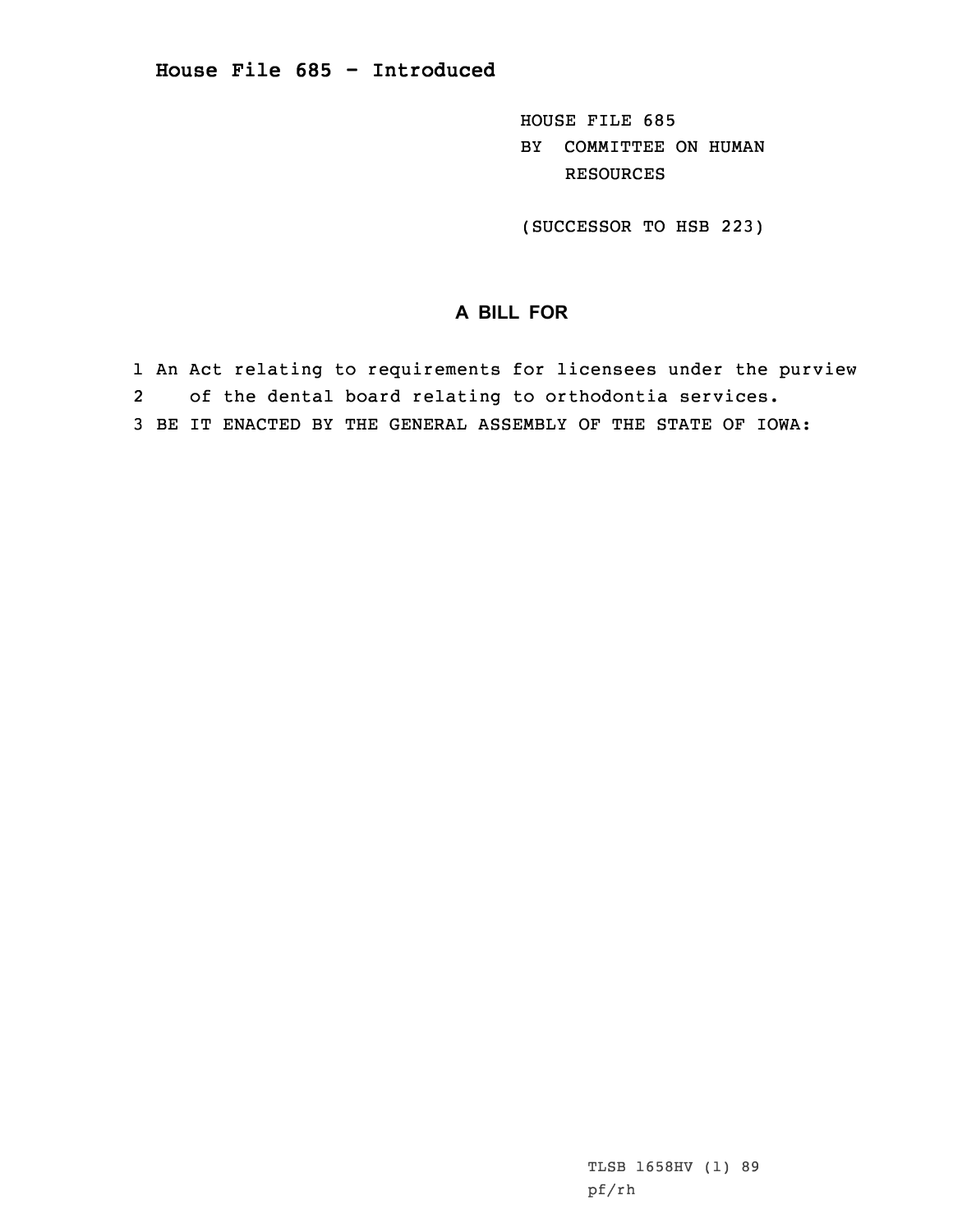1 Section 1. NEW SECTION. **153.24 Orthodontia-related** 2 **services.**

 1. <sup>A</sup> licensee under the purview of the board who provides treatment for the correction of malpositions of human teeth or the initial use of orthodontic appliances shall not begin orthodontic treatment on <sup>a</sup> new patient unless one of the following conditions is met:

 *a.* The licensee performs an initial in-person or teledentistry examination of the teeth and supporting structures of the new patient prior to beginning orthodontic treatment.

12 *b.* The new patient provides the licensee with the portion of the dental record taken within the prior six months of an in-person or teledentistry examination of the teeth and supporting structures of the new patient prior to the licensee beginning orthodontic treatment.

 2. The examination required pursuant to subsection 1 shall include any appropriate conventional or digital radiographs or digital imaging that are necessary to develop <sup>a</sup> suitable orthodontic diagnosis and treatment plan.

21 3. For the purposes of this section, *"new patient"* means <sup>a</sup> person whom <sup>a</sup> licensee has not examined, for whom <sup>a</sup> licensee has not provided care, or for whom <sup>a</sup> licensee has not otherwise provided consultation during the two-year period immediately prior to the patient's most recent appointment.

26 EXPLANATION

27 **The inclusion of this explanation does not constitute agreement with** <sup>28</sup> **the explanation's substance by the members of the general assembly.**

 This bill prohibits <sup>a</sup> licensee under the purview of the dental board who provides treatment for the correction of malpositions of human teeth or the initial use of orthodontic appliances from beginning orthodontic treatment on <sup>a</sup> new patient unless either the licensee performs an initial in-person or teledentistry examination of the teeth and supporting structures of the new patient prior to beginning

-1-

LSB 1658HV (1) 89 pf/rh 1/2